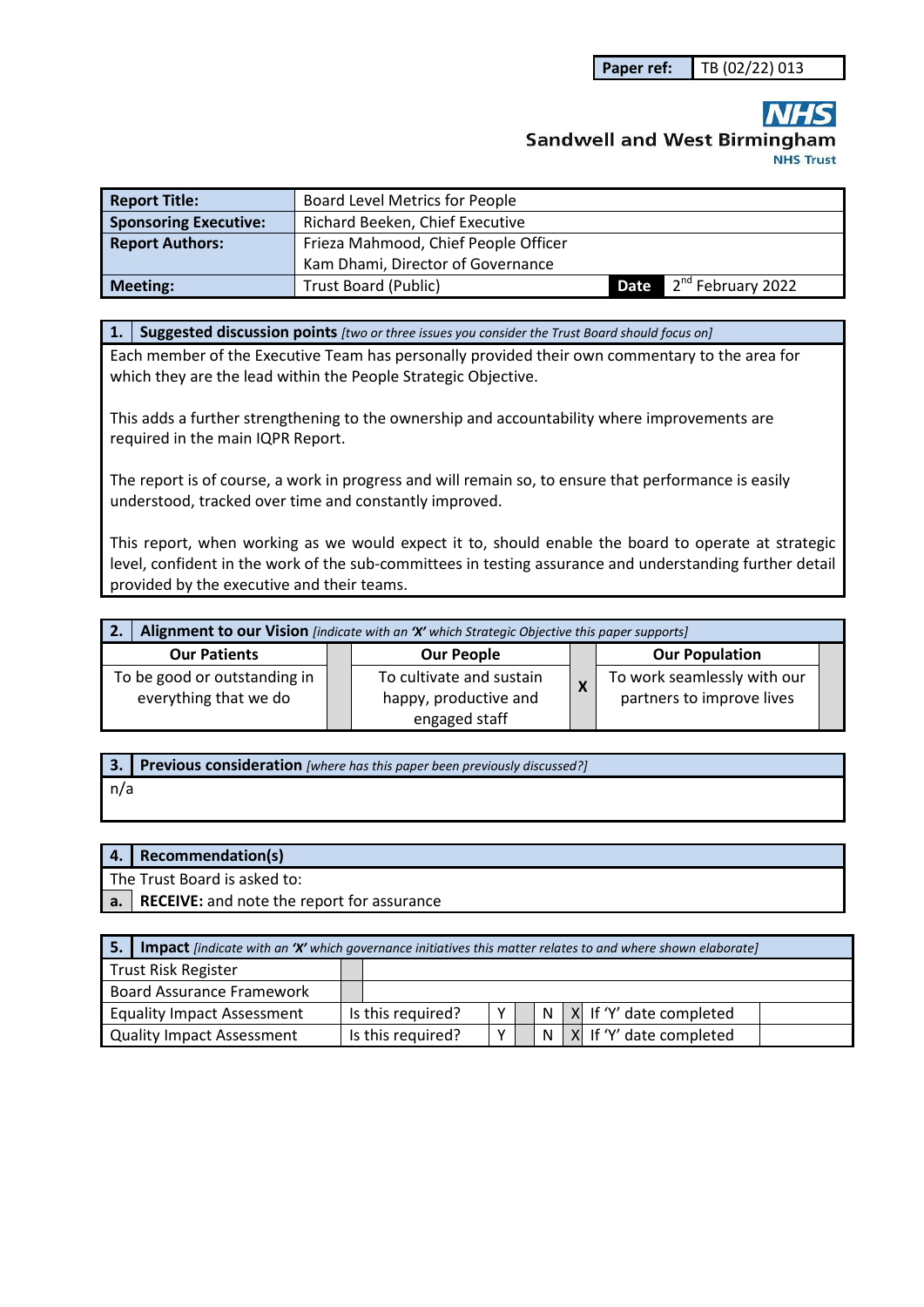### **SANDWELL AND WEST BIRMINGHAM NHS TRUST**

# **Report to the Public Trust Board: 2nd February 2022**

# **Board Level Metrics for People**

| <b>CQC Domain</b>                                                                                                                                                                                                                                                                                                                                                                                                                                                                                                                                                                                                                                                                                                                                                       | <b>Well-Led</b>   |  |  |  |  |
|-------------------------------------------------------------------------------------------------------------------------------------------------------------------------------------------------------------------------------------------------------------------------------------------------------------------------------------------------------------------------------------------------------------------------------------------------------------------------------------------------------------------------------------------------------------------------------------------------------------------------------------------------------------------------------------------------------------------------------------------------------------------------|-------------------|--|--|--|--|
| <b>Trust Strategic Objective</b>                                                                                                                                                                                                                                                                                                                                                                                                                                                                                                                                                                                                                                                                                                                                        | <b>Our People</b> |  |  |  |  |
| Executive Lead(s): Chief People Officer & Director of Governance                                                                                                                                                                                                                                                                                                                                                                                                                                                                                                                                                                                                                                                                                                        |                   |  |  |  |  |
| <b>Days Lost to Sickness Absences</b>                                                                                                                                                                                                                                                                                                                                                                                                                                                                                                                                                                                                                                                                                                                                   |                   |  |  |  |  |
| Sickness absence for the month of December 2021 remained above target with the average<br>trend showing consistent increases in recent months due to Covid related sickness and also<br>stress/anxiety related absence.                                                                                                                                                                                                                                                                                                                                                                                                                                                                                                                                                 |                   |  |  |  |  |
| We have maintained a corporate focus on health and wellbeing; with access to Well-being<br>Hubs; mental health support, lifestyle health management advice, training for managers and<br>specialist support from Occupational Health. The Groups have continued to support<br>wellbeing through the Restoration and Recovery Group. The findings of a recent review<br>which were approved by the Executive Team have been communicated across the Trust.<br>The focus of this is on investing in core wellbeing such as developing staff break rooms,<br>improving access to food and hydration, along with delivering fully staffed ambitions. This<br>included ensuring consistency in access of support and appropriate rest to improve the<br>resilience of staff. |                   |  |  |  |  |
| There is strong ownership and accountability for the management of absence at group level<br>reinforced through Operational Management Committee, led by the Chief Operating<br>Officer. A daily rhythm of sickness reporting and management has been established to<br>support covid surge efforts. The Groups have been supported to ensure trigger meetings<br>continue to take place and that they are delivering against the revised trajectories agreed at<br>People and Operational Development Committee (POD). Focused interventional work is<br>being undertaken with directorates highlighted on the Heat Map as outliers in performance.                                                                                                                    |                   |  |  |  |  |
| <b>Turnover (Monthly)</b><br>Retention performance has improved along with accuracy of recording for turnover.                                                                                                                                                                                                                                                                                                                                                                                                                                                                                                                                                                                                                                                          |                   |  |  |  |  |
| A comprehensive retention plan and investigative tool has been developed supported by a<br>multi-disciplinary approach to identify and target hot spot areas. Revised arrangements are<br>in place to support improvements in recruitment & on-boarding process following an<br>independent review of processes. A strong focus on Nurse retention has been established<br>through engagement along with a detailed support plan for retaining colleagues in their                                                                                                                                                                                                                                                                                                      |                   |  |  |  |  |

later career. Our strategic approach to flexible working as a lever for retention has been overhauled with support from NHSEI as part of our engagement with the National Pioneer "Flex for Work programme". There is more focused work to complete on the High Impact